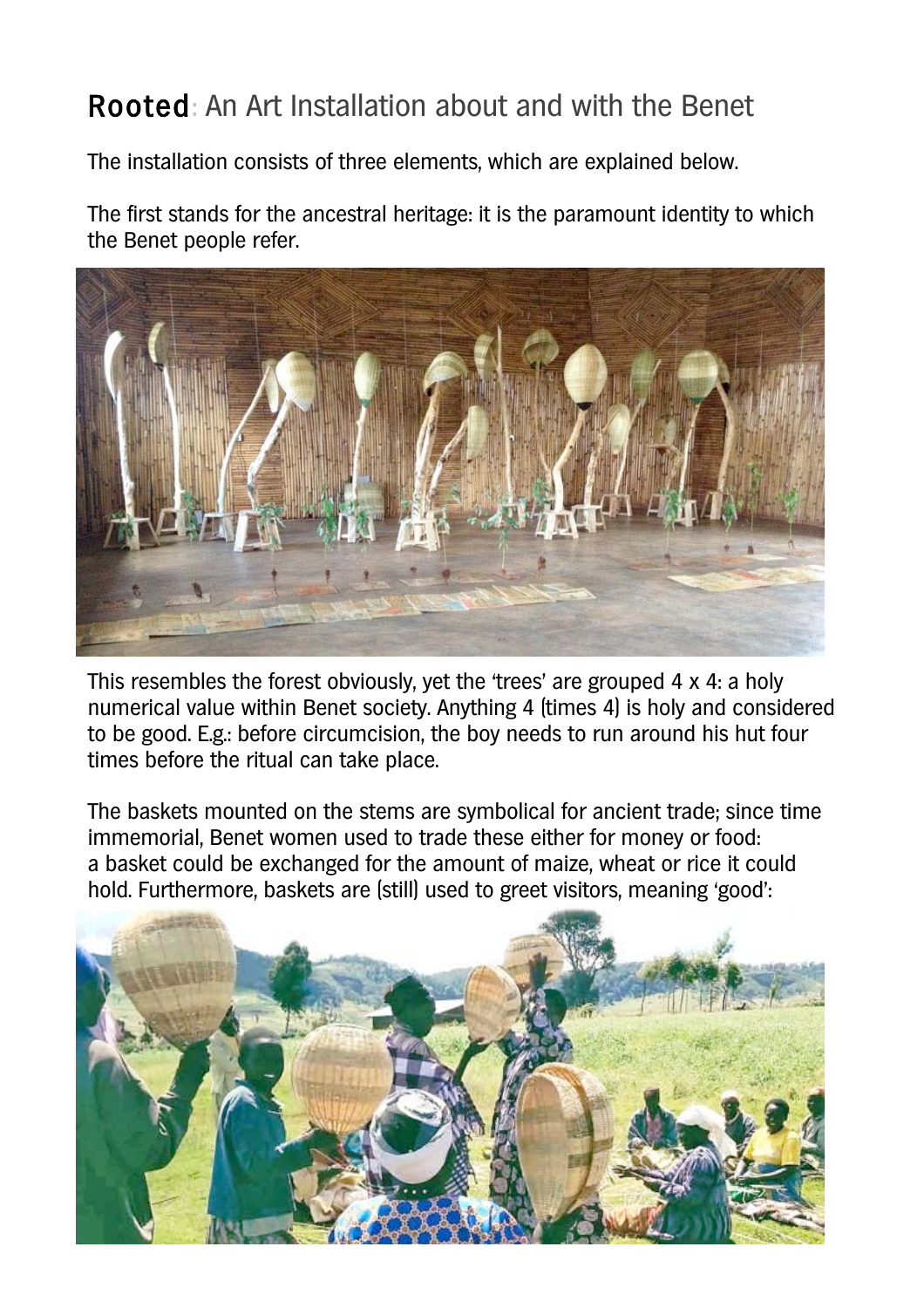The stems are common rough wooden poles, used to build huts, crop-containers, fences etc.. They have names of deceased Benet written on them, again in four separate groups: healers (green 'dipped' baskets), elders (white), judges (black) and victims of the evictions (red).

The names have been chosen by Benet elders and spokesmen and are written in their original Kupsapiny clan-form, which makes them directly identifiable among local folk.

(Pictured right: Chelangat Saima and his brother ` were killed by UWA rangers, when they were grazing their cattle inside the park boundaries).

The second element are the tree-seedlings. These have a highly symbolical value, both negative and positive, as this quote from David Karl Himmelfarb's dissertation "In The Aftermath Of Displacement: A Political Ecology Of Dispossession, Transformation, and Conflict On Mt. Elgon, Uganda" proves:

"Some residents above the 1993 line explained to me how trees have become symbolically associated with the park; to plant trees is to make the park. By contrast, clearing trees from one's land to make way for individual cultivation has become a way of resisting the park and marking the land as an individual's property."

Yet planting trees is also a necessity for soil-conservation (to avoid landslides). Planting trees means to invest in the future, to trust one's land tenure security. The seedlings are hanging just above the floor, so the roots cannot reach the soil. They symbolize the longing and doubt, whether to hold on to the past or invest in the future.





helang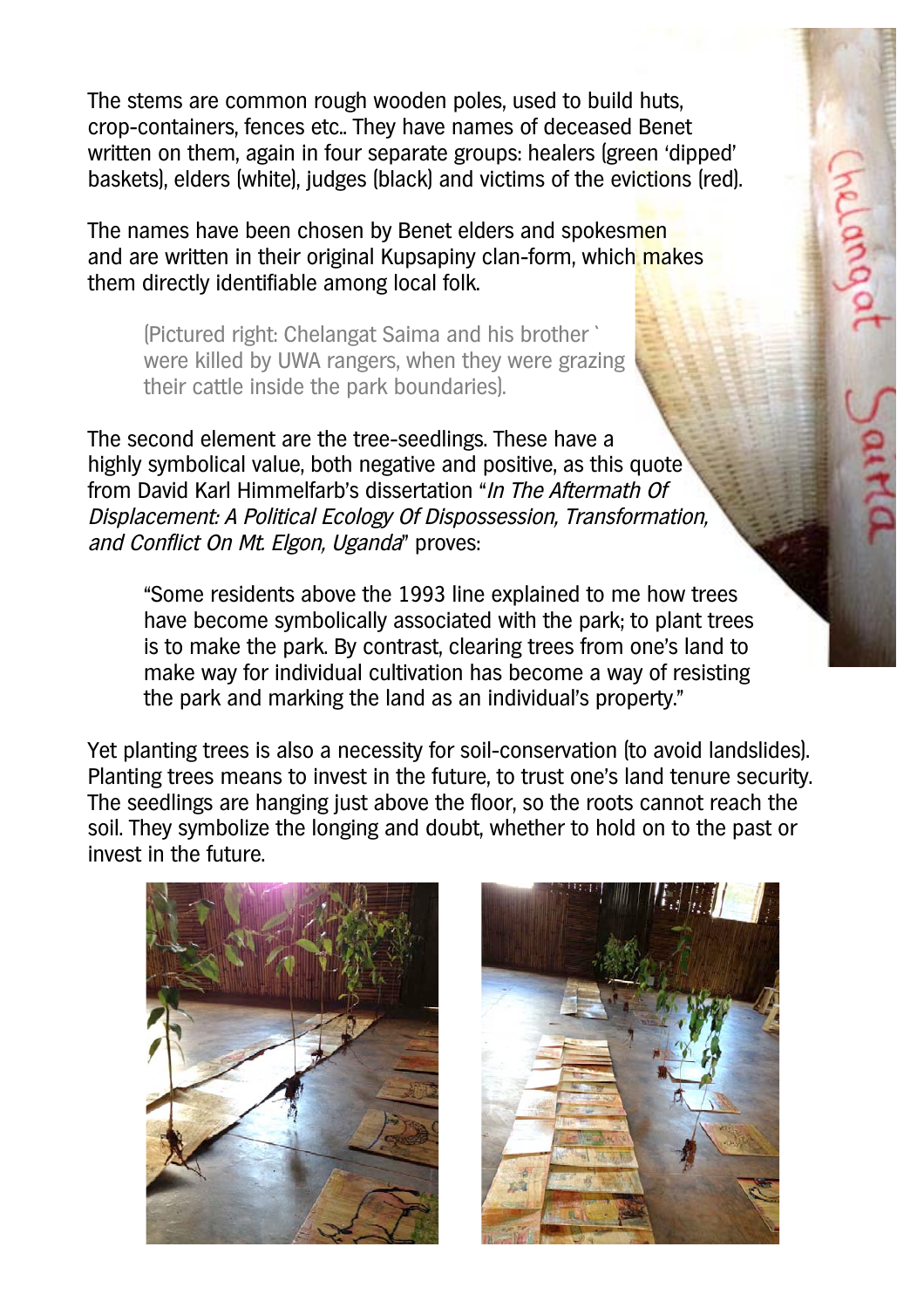The third element represents the past, the current situation and the future at the same time. These children's drawings on plywood parts (25x25cm and 30x15cm) portray the small plots of land dotted on the slopes of Mt. Elgon and the futures the Benet children living here have envisioned on them trough their drawings.

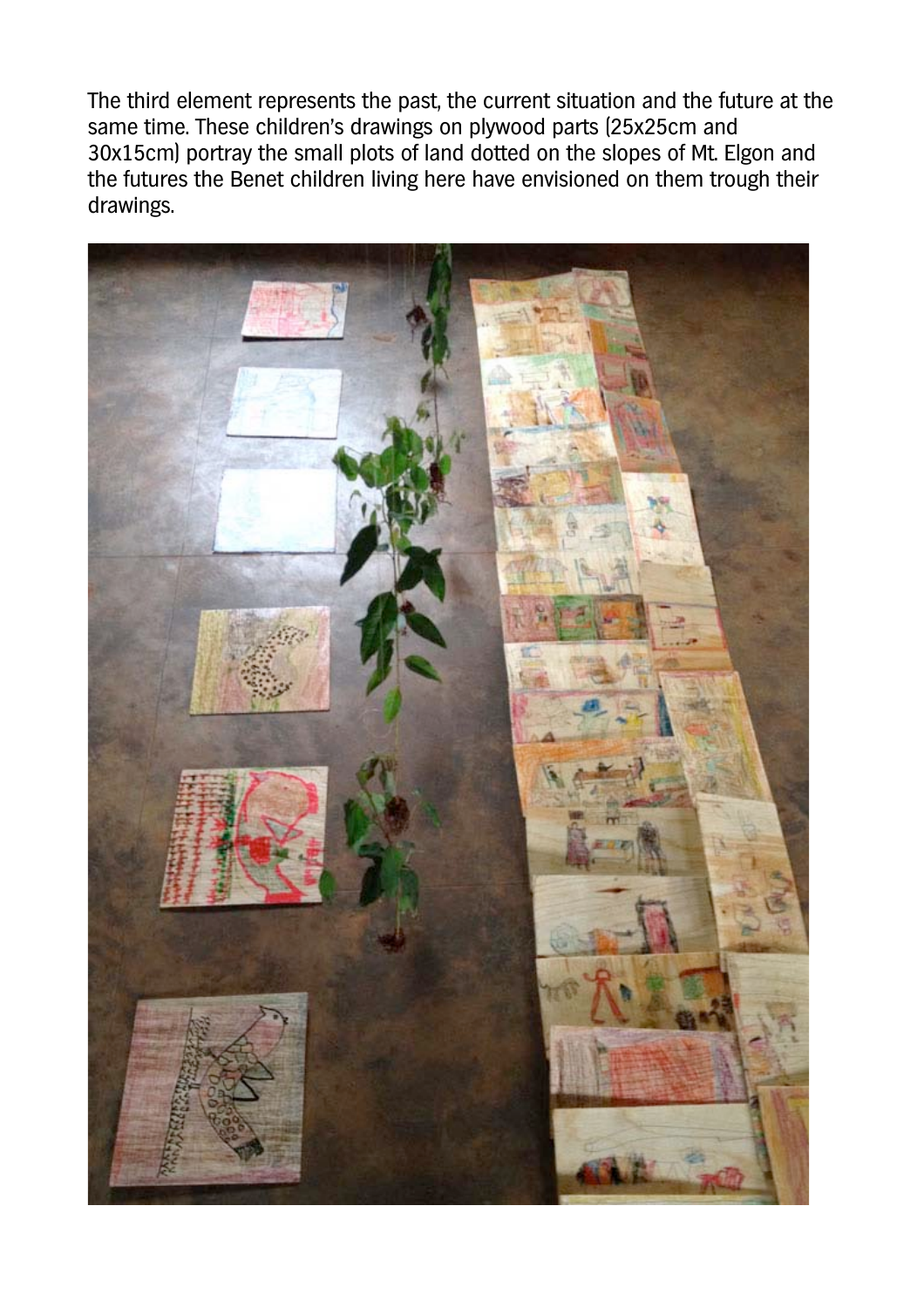There are drawings of the animals they have, what they want to be in the future, what they would buy with Ush 10.000 and what they would grow on their lands. The line behind the seedlings represents the situation as it once was: enough land was there to herd the cattle, so that is why this line of drawings is spaced. The line in front of the seedlings however, depicts the lack of land: all is piled up.

It's obvious that either intensified agriculture or more land is needed to supply the growing population or education that can secure different professions.

## Sound

The soundscape-composition that accompanies the installation consists of environmental sounds that were recorded inside Mt. Elgon Forest (cicadas and crickets, birds, streams and bees).

Voices of elders and women tell stories that depict life as it was in the old days, emphasizing on the pride and beauty of the beliefs, rituals and customs in those days. In contrast, children's voices proclaim their future plans and dreams. Traditional instruments and song accompany the recordings to form the total soundtrack.

## The installation was premiered on December 22<sup>nd</sup> in Kapchorwa.

Many VIP's were present (Local Commissioners, District Officers) and 75 Benet were ferried down from the mountain to attend the presentation and to perform traditional Benet songs and dances

![](_page_3_Picture_7.jpeg)